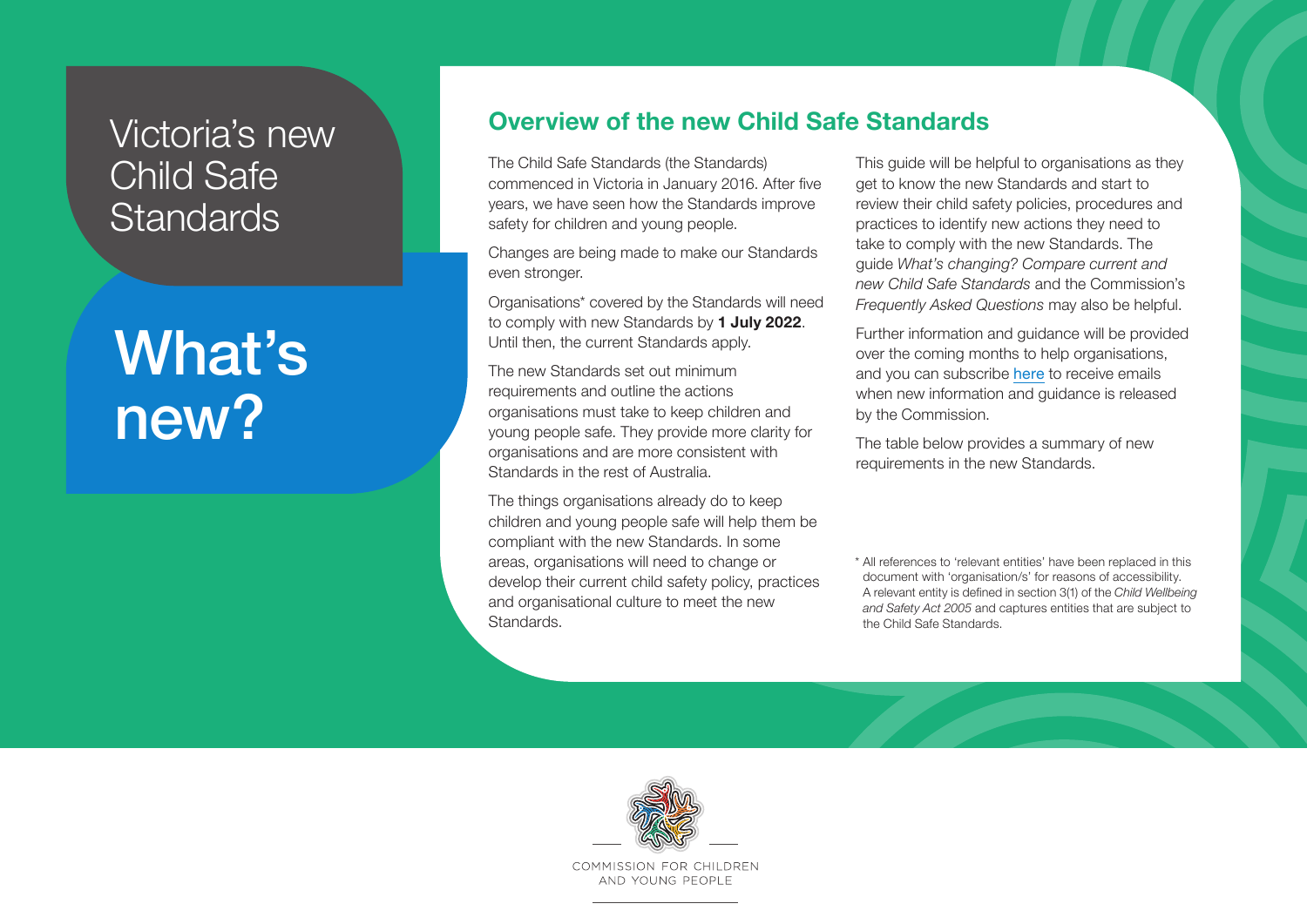#### **What's new or changing? Useful resources**

Child Safe Standard 1 – Organisations establish a culturally safe environment in which the diverse and unique identities and experiences of Aboriginal children and young people are respected and valued

In complying with Child Safe Standard 1, an organisation must, at a minimum, ensure:

- 1.1 A child's ability to express their culture and enjoy their cultural rights is encouraged and actively supported.
- 1.2 Strategies are embedded within the organisation which equip all members to acknowledge and appreciate the strengths of Aboriginal culture and understand its importance to the wellbeing and safety of Aboriginal children and young people.
- 1.3 Measures are adopted by the organisation to ensure racism within the organisation is identified, confronted and not tolerated. Any instances of racism are addressed with appropriate consequences.
- 1.4 The organisation actively supports and facilitates participation and inclusion within it by Aboriginal children, young people and their families.
- 1.5 All of the organisation's policies, procedures, systems and processes together create a culturally safe and inclusive environment and meet the needs of Aboriginal children, young people and their families.

The new Child Safe Standard 1 requires organisations to take new steps to create a culturally safe environment for Aboriginal children and young people. Organisations must meet this requirement regardless of whether or not they know that there are Aboriginal children and young people currently using their services or facilities.

This new Child Safe Standard 1 means that most organisations will need to improve their current approach to creating a safe environment for Aboriginal children and young people and their families. Implementing this Standard will require ongoing effort, not just a once-off change.

This Standard links to new Standard 5 which requires that equity is upheld and diverse needs are respected in organisations.

The Commission is developing new dedicated resources to assist organisations to comply with the new Child Safe Standard 1.

Secretariat of National Aboriginal and Islander Child Care (SNAICC) has developed [resources](https://www.snaicc.org.au/policy-and-research/child-safety-and-wellbeing/keeping-our-kids-safe/) to support organisations working with Aboriginal and Torres Strait Islander children, young people and communities to create child safe environments.

The Commission's [Guide for Creating a](https://ccyp.vic.gov.au/assets/resources/CSSGuideFinalV4-Web-New.pdf)  [Child Safe Organisation](https://ccyp.vic.gov.au/assets/resources/CSSGuideFinalV4-Web-New.pdf) also has some relevant guidance in the 'Child safety through respect for diversity and cultural difference' section.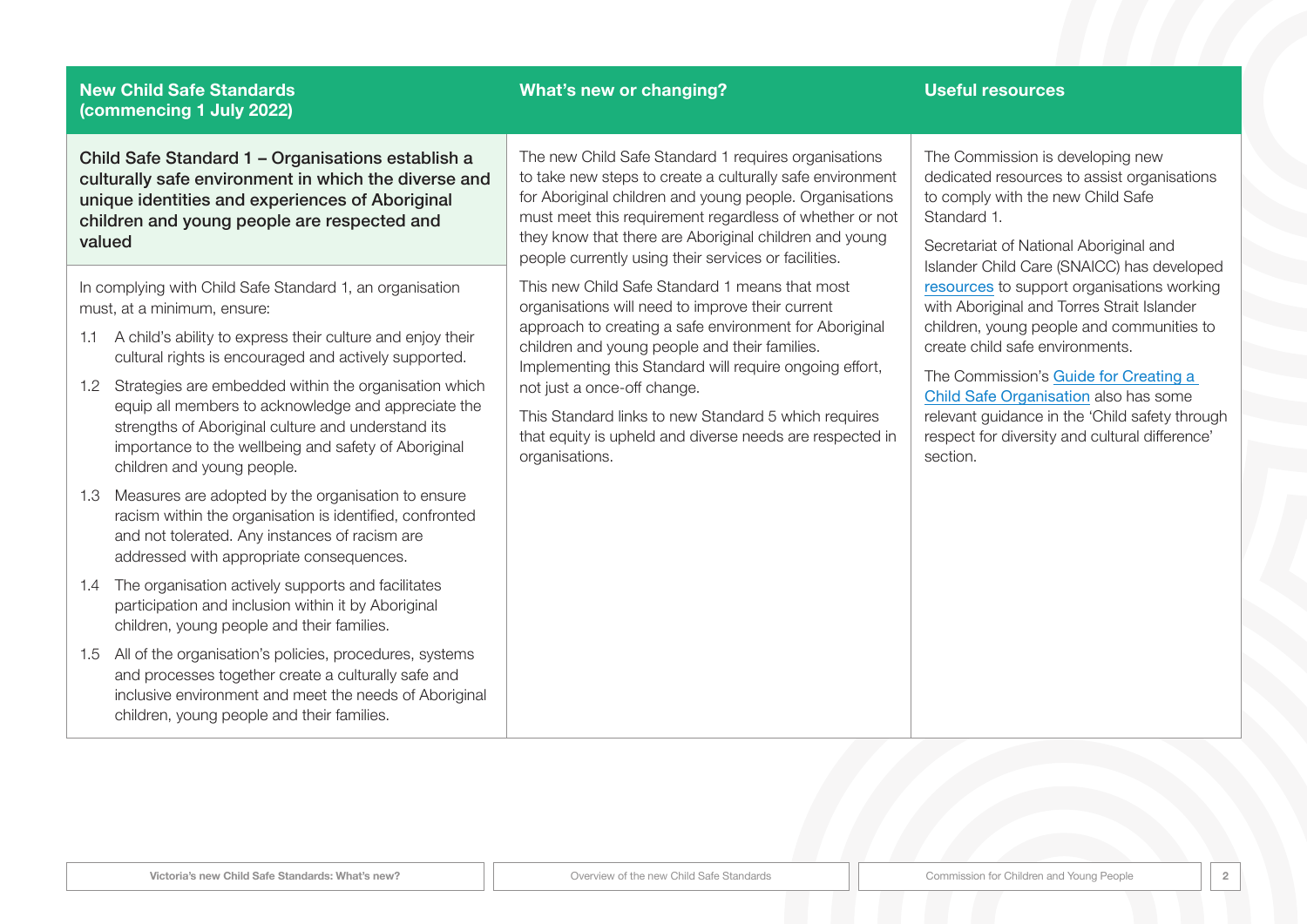### **What's new or changing? Useful resources**

Child Safe Standard 2 – Child safety and wellbeing is embedded in organisational leadership, governance and culture

In complying with Child Safe Standard 2, an organisation must, at a minimum, ensure:

- 2.1 The organisation makes a public commitment to child safety.
- 2.2 A child safe culture is championed and modelled at all levels of the organisation from the top down and bottom up.
- 2.3 Governance arrangements facilitate implementation of the child safety and wellbeing policy at all levels.
- 2.4 Code of Conduct provides guidelines for staff and volunteers on expected behavioural standards and responsibilities.
- 2.5 Risk management strategies focus on preventing, identifying and mitigating risks to children and young people.
- 2.6 Staff and volunteers understand their obligations on information sharing and record keeping.

Many aspects of the new Child Safe Standard 2 are consistent with what organisations are currently required to do under existing Standards 1, 2 and 3.

The new Child Safe Standard 2 has a greater emphasis on information sharing, record keeping and governance arrangements to create a child safe culture at all levels in an organisation. The management of risks to children is required to be embedded in organisational leadership, governance and culture.

The Commission's [Guide for Creating a](https://ccyp.vic.gov.au/assets/resources/CSSGuideFinalV4-Web-New.pdf)  [Child Safe Organisation](https://ccyp.vic.gov.au/assets/resources/CSSGuideFinalV4-Web-New.pdf) has some relevant guidance in the sections on current Standards 1, 2 and 3.

The New South Wales Office of the Children's Guardian's [Codes of Conduct:](https://www.kidsguardian.nsw.gov.au/child-safe-organisations/training-and-resources/child-safe-resources/code-of-conduct)  [a guide to developing child safe Codes of](https://www.kidsguardian.nsw.gov.au/child-safe-organisations/training-and-resources/child-safe-resources/code-of-conduct)  [Conduct](https://www.kidsguardian.nsw.gov.au/child-safe-organisations/training-and-resources/child-safe-resources/code-of-conduct) provides extensive advice on developing a child safe Code of Conduct.

The Australian Human Rights Commission's e-learning module on National Principle 1 provides useful advice and can be accessed via the [Child Safe Organisations e-learning](https://childsafe.humanrights.gov.au/learning-hub/e-learning-modules)  [portal](https://childsafe.humanrights.gov.au/learning-hub/e-learning-modules).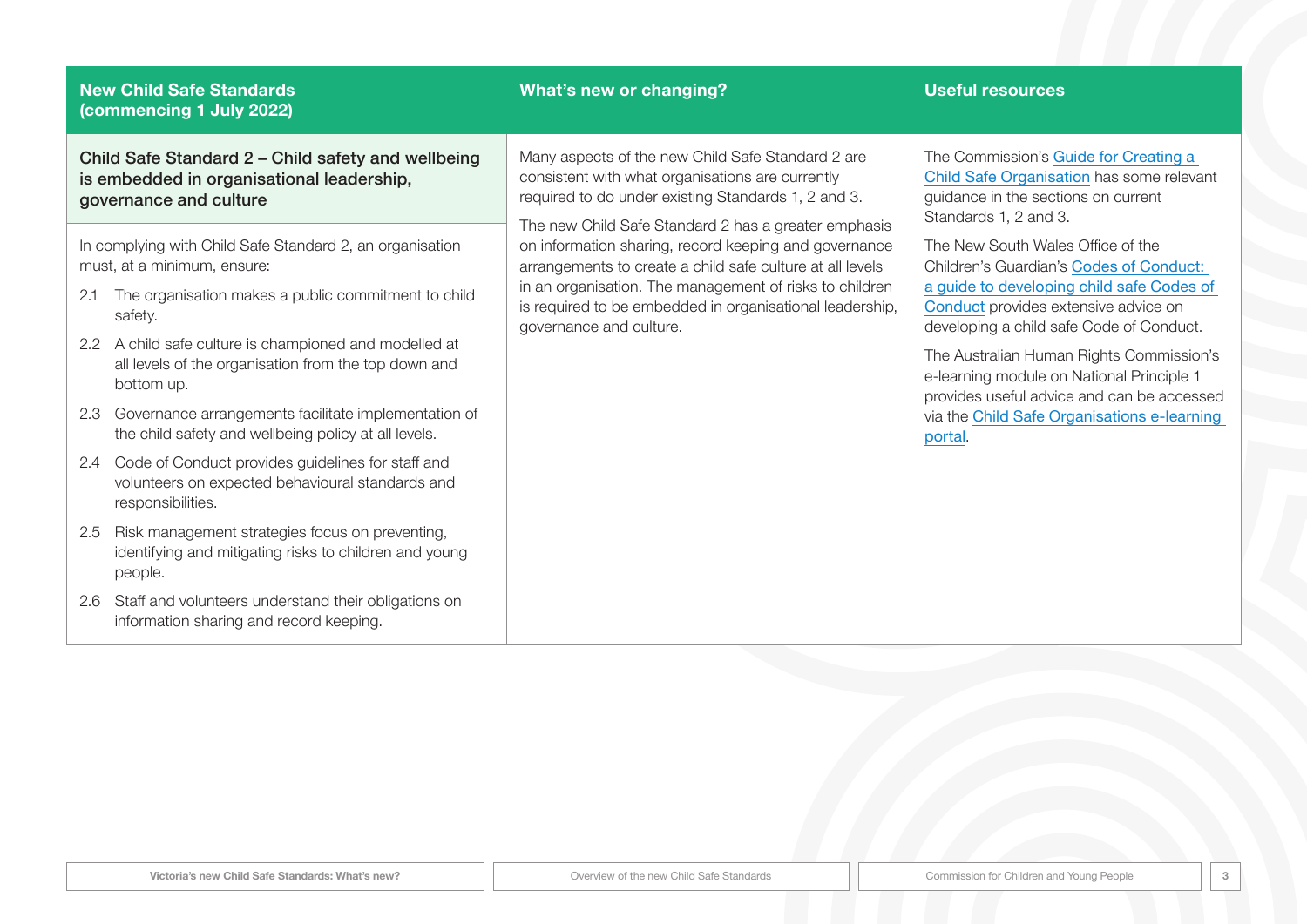### **What's new or changing? Useful resources**

Child Safe Standard 3 – Children and young people are empowered about their rights, participate in decisions affecting them and are taken seriously

In complying with Child Safe Standard 3, an organisation must, at a minimum, ensure:

- 3.1 Children and young people are informed about all of their rights, including to safety, information and participation.
- 3.2 The importance of friendships is recognised and support from peers is encouraged, to help children and young people feel safe and be less isolated.
- 3.3 Where relevant to the setting or context, children and young people are offered access to sexual abuse prevention programs and to relevant related information in an age appropriate way.
- 3.4 Staff and volunteers are attuned to signs of harm and facilitate child-friendly ways for children and young people to express their views, participate in decisionmaking and raise their concerns.
- 3.5 Organisations have strategies in place to develop a culture that facilitates participation and is responsive to the input of children and young people.
- 3.6 Organisations provide opportunities for children and young people to participate and are responsive to their contributions, thereby strengthening confidence and engagement.

The Child Safe Standards have always required organisations to have strategies in place to empower children and young people and promote their participation. These obligations remain.

Additional requirements for organisations under the new Child Safe Standard 3 include:

- informing children and young people about their rights
- recognising the importance of friendships and encouraging support from peers, to help children and young people feel safe and connected
- offering children and young people sexual abuse prevention programs where relevant
- equipping staff and volunteers to identify the signs of harm to children.

The Commission's [Empowerment and](https://ccyp.vic.gov.au/assets/resources/Empowerment-and-Participation-Guide/CCYP-Empowerment-and-participation-guide-for-Web.pdf)  [participation: a guide for organisations](https://ccyp.vic.gov.au/assets/resources/Empowerment-and-Participation-Guide/CCYP-Empowerment-and-participation-guide-for-Web.pdf)  [working with children and young people](https://ccyp.vic.gov.au/assets/resources/Empowerment-and-Participation-Guide/CCYP-Empowerment-and-participation-guide-for-Web.pdf) provides practical, accessible guidance for organisations about empowerment and participation and how to put it into practice.

Many children's rights are established under the United Nations Convention on the Rights of the Child. The United Nations has published a [simplified version](https://www.unicef.org.au/our-work/information-for-children/un-convention-on-the-rights-of-the-child).

The Department of Education and Training's [guidance for schools](https://www.education.vic.gov.au/school/teachers/health/childprotection/Pages/identify.aspx) has useful information about the signs of different abuse types.

The Commission's [Guide for Creating a](https://ccyp.vic.gov.au/assets/resources/CSSGuideFinalV4-Web-New.pdf)  [Child Safe Organisation](https://ccyp.vic.gov.au/assets/resources/CSSGuideFinalV4-Web-New.pdf) also has some relevant guidance in the section on current Standard 7.

The Australian Human Rights Commission's e-learning module on National Principle 2 provides useful advice and can be accessed via the [Child Safe Organisations e-learning](https://childsafe.humanrights.gov.au/learning-hub/e-learning-modules)  [portal](https://childsafe.humanrights.gov.au/learning-hub/e-learning-modules).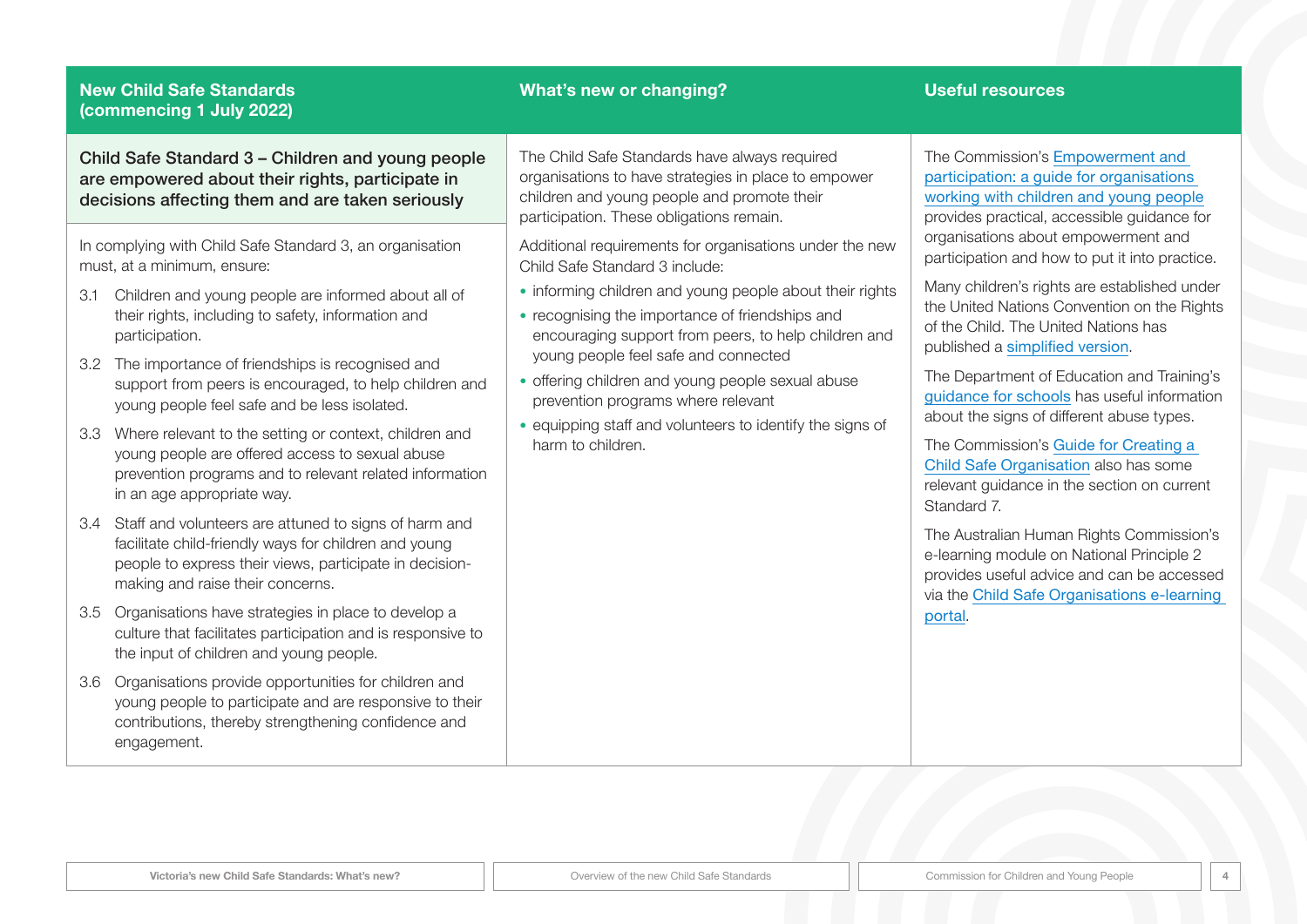### **What's new or changing? Useful resources**

Child Safe Standard 4 – Families and communities are informed, and involved in promoting child safety and wellbeing

In complying with Child Safe Standard 4, an organisation must, at a minimum, ensure:

- 4.1 Families participate in decisions affecting their child.
- 4.2 The organisation engages and openly communicates with families and the community about its child safe approach and relevant information is accessible.
- 4.3 Families and communities have a say in the development and review of the organisation's policies and practices.
- 4.4 Families, carers and the community are informed about the organisation's operations and governance.

Many organisations already inform and involve families and communities as part of complying with the current Child Safe Standards.

The new Child Safe Standard 4 creates specific obligations on organisations to involve families and communities in promoting child safety.

New obligations mean organisations must ensure they:

- seek the input of families and communities in decisions impacting children and young people
- involve families and communities in the development and review of their child safe policies and practices
- communicate effectively with families and communities about how to raise child safety concerns and how the organisation operates
- take into account the diversity of families and act to reduce barriers to inclusion.

Involving families and communities is already recommended as good practice in the [Guide](https://ccyp.vic.gov.au/assets/resources/CSSGuideFinalV4-Web-New.pdf) [for Creating a Child Safe Organisation](https://ccyp.vic.gov.au/assets/resources/CSSGuideFinalV4-Web-New.pdf).

The Australian Human Rights Commission's e-learning module on National Principle 3 provides useful advice and can be accessed via the [Child Safe Organisations e-learning](https://childsafe.humanrights.gov.au/learning-hub/e-learning-modules)  [portal](https://childsafe.humanrights.gov.au/learning-hub/e-learning-modules).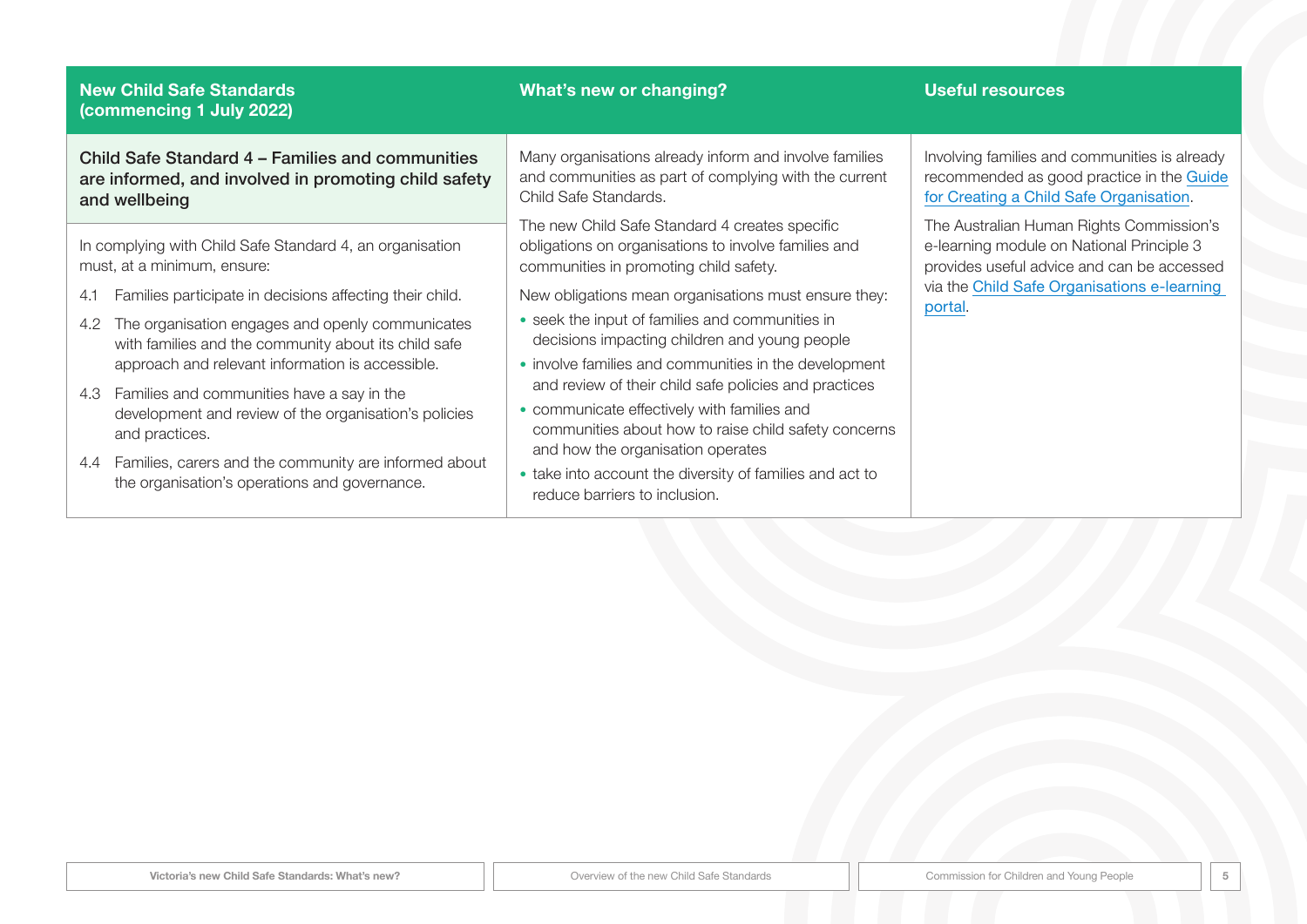### **What's new or changing? Useful resources**

Child Safe Standard 5 – Equity is upheld and diverse needs respected in policy and practice

In complying with Child Safe Standard 5, an organisation must, at a minimum, ensure:

- 5.1 The organisation, including staff and volunteers, understands children and young people's diverse circumstances, and provides support and responds to those who are vulnerable.
- 5.2 Children and young people have access to information, support and complaints processes in ways that are culturally safe, accessible and easy to understand.
- 5.3 The organisation pays particular attention to the needs of children and young people with disability, children and young people from culturally and linguistically diverse backgrounds, those who are unable to live at home, and lesbian, gay, bisexual, transgender and intersex children and young people.
- 5.4 The organisation pays particular attention to the needs of Aboriginal children and young people and provides/promotes a culturally safe environment for them.

The Child Safe Standards have always required organisations to recognise and respond to diversity and understand that some children are more vulnerable to abuse than others. To date this has been expressed through three principles relating to the cultural safety of Aboriginal children, culturally and/or linguistically diverse children and the safety of children with disability.

These obligations continue, but the new Child Safe Standard 5 makes some additional obligations explicit, requiring organisations to:

- understand children and young people's diverse backgrounds, circumstances and needs
- make any necessary adjustments and provide equal protection to all children and young people
- consider the needs of children and young people who are unable to live at home as well as lesbian, gay, bisexual, transgender and intersex children and young people.

Given the new Standard's focus on understanding children's diverse circumstances, organisations will also need to give attention to the needs of non-binary and gender diverse children.

This Standard links to new Standard 1, which requires organisations to establish a culturally safe environment in which the diverse and unique identities and experiences of Aboriginal children and young people are respected and valued.

The Commission's [Guide for Creating a](https://ccyp.vic.gov.au/assets/resources/CSSGuideFinalV4-Web-New.pdf)  [Child Safe Organisation](https://ccyp.vic.gov.au/assets/resources/CSSGuideFinalV4-Web-New.pdf) provides some useful guidance on supporting the needs of diverse groups of young people, especially Aboriginal children, culturally and/or linguistically diverse children and children with disability.

The Australian Human Rights Commission's e-learning module on National Principle 4 provides useful advice and can be accessed via the [Child Safe Organisations e-learning](https://childsafe.humanrights.gov.au/learning-hub/e-learning-modules)  [portal](https://childsafe.humanrights.gov.au/learning-hub/e-learning-modules).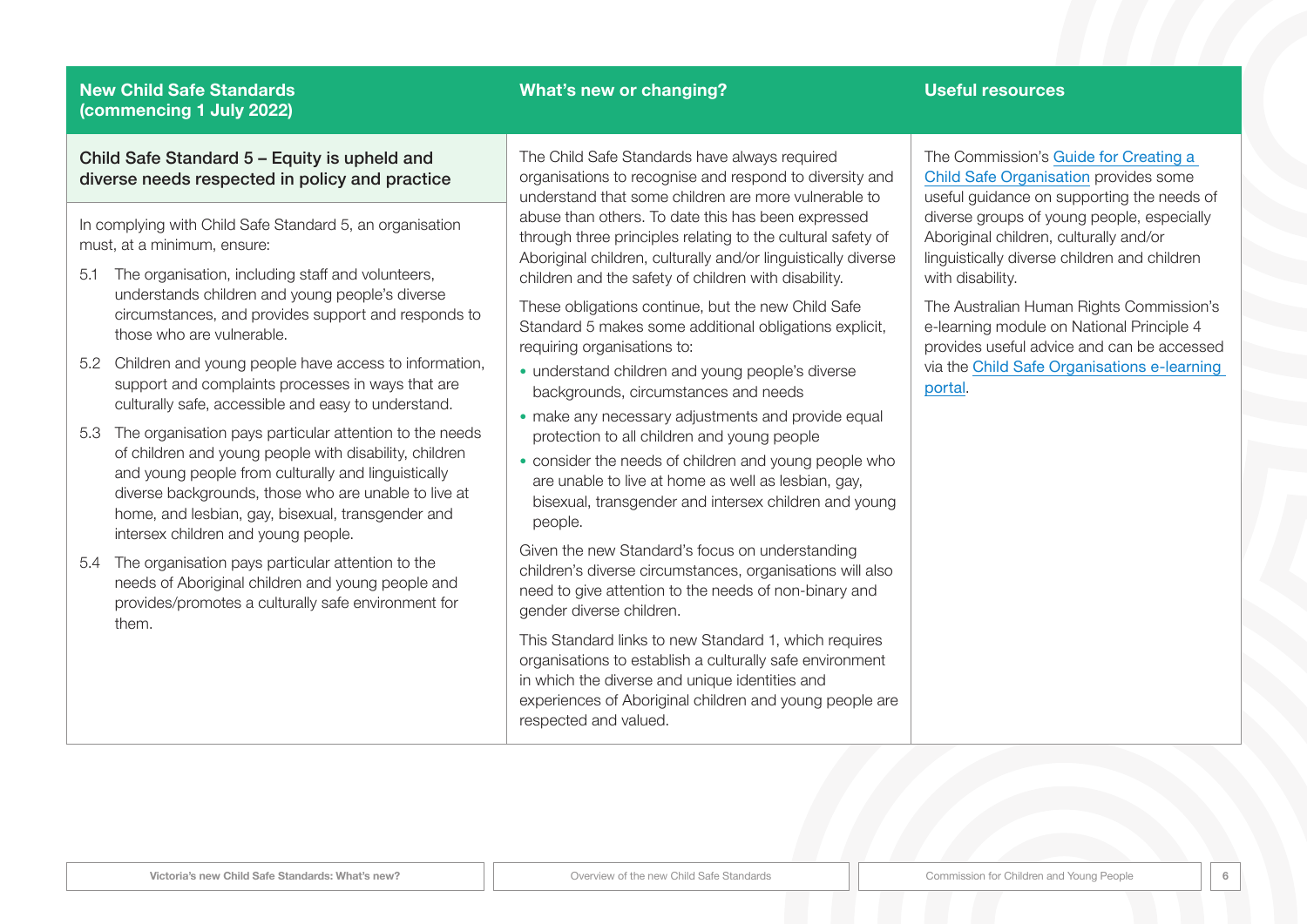Child Safe Standard 6 – People working with children and young people are suitable and supported to reflect child safety and wellbeing values in practice

In complying with Child Safe Standard 6, an organisation must, at a minimum, ensure:

- 6.1 Recruitment, including advertising, referee checks and staff and volunteer preemployment screening, emphasise child safety and wellbeing.
- 6.2 Relevant staff and volunteers have current working with children checks or equivalent background checks.
- 6.3 All staff and volunteers receive an appropriate induction and are aware of their responsibilities to children and young people, including record keeping, information sharing and reporting obligations.
- 6.4 Ongoing supervision and people management is focused on child safety and wellbeing.

### **What's new or changing? Useful resources**

The current Child Safe Standards already require organisations to have child safety policies and procedures for recruitment and selection processes, screening, supervision, training, development and performance monitoring of staff and volunteers. They are also required to make staff and volunteers aware of the organisation's reporting procedures for child safety issues.

Under the new Child Safe Standard 6, organisations will have new obligations to inform staff and volunteers about:

- the organisation's record keeping processes in relation to child safety and wellbeing
- information sharing and reporting obligations.

The Commission's [Guide for Creating a](https://ccyp.vic.gov.au/assets/resources/CSSGuideFinalV4-Web-New.pdf)  **[Child Safe Organisation](https://ccyp.vic.gov.au/assets/resources/CSSGuideFinalV4-Web-New.pdf) has extensive** guidance on recruitment and selection processes, screening, supervision, training, development and performance monitoring of staff and volunteers that support child safety.

The Australian Human Rights Commission's e-learning module on National Principle 5 provides useful advice and can be accessed via the [Child Safe Organisations e-learning](https://childsafe.humanrights.gov.au/learning-hub/e-learning-modules)  [portal](https://childsafe.humanrights.gov.au/learning-hub/e-learning-modules).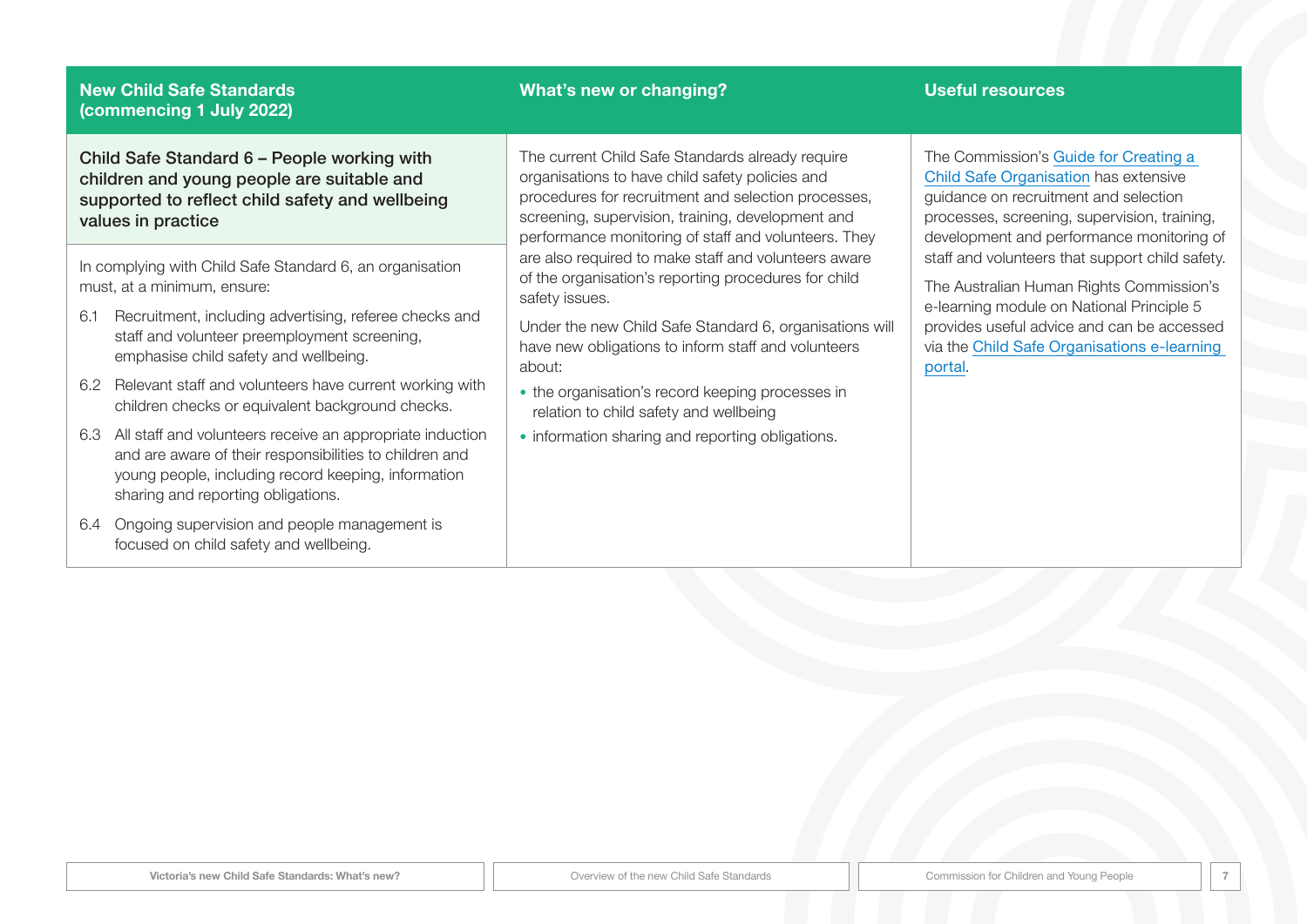### **What's new or changing? Useful resources**

Child Safe Standard 7 – Processes for complaints and concerns are child focused

In complying with Child Safe Standard 7, an organisation must, at a minimum, ensure:

- 7.1 The organisation has an accessible, child focused complaint handling policy which clearly outlines the roles and responsibilities of leadership, staff and volunteers, approaches to dealing with different types of complaints, breaches of relevant policies or the Code of Conduct and obligations to act and report.
- 7.2 Effective complaint handling processes are understood by children and young people, families, staff and volunteers, and are culturally safe.
- 7.3 Complaints are taken seriously, and responded to promptly and thoroughly.
- 7.4 The organisation has policies and procedures in place that address reporting of complaints and concerns to relevant authorities, whether or not the law requires reporting, and co-operates with law enforcement.
- 7.5 Reporting, privacy and employment law obligations are met.

The current Child Safe Standards require organisations to have effective processes that support children and young people to raise complaints and ensure that the organisation can appropriately respond to and report suspected child abuse.

The new Child Safe Standard 7 emphasises the importance of complaints processes being child focused and understood by children and young people and their families, in addition to staff and volunteers.

The new Child Safe Standard 7 also makes explicit the obligations for organisations to:

- take complaints seriously, and respond to them promptly and thoroughly
- co-operate with law enforcement
- meet reporting, privacy and employment law obligations.

The Commission's [Guide for Creating a](https://ccyp.vic.gov.au/assets/resources/CSSGuideFinalV4-Web-New.pdf)  [Child Safe Organisation](https://ccyp.vic.gov.au/assets/resources/CSSGuideFinalV4-Web-New.pdf) provides relevant advice on reporting policies and procedures. The Commission's website contains guidance on the [Reportable Conduct](https://ccyp.vic.gov.au/reportable-conduct-scheme/)  [Scheme](https://ccyp.vic.gov.au/reportable-conduct-scheme/) for organisations that are subject to this scheme.

The National Office for Child Safety has published resources on creating childfocused and accessible [complaints](https://childsafety.pmc.gov.au/sites/default/files/2020-09/nocs-complaint-handling-reference-guide.pdf)  [processes](https://childsafety.pmc.gov.au/sites/default/files/2020-09/nocs-complaint-handling-reference-guide.pdf).

The Australian Human Rights Commission's e-learning module on National Principle 6 provides useful advice and can be accessed via the [Child Safe Organisations e-learning](https://childsafe.humanrights.gov.au/learning-hub/e-learning-modules)  [portal](https://childsafe.humanrights.gov.au/learning-hub/e-learning-modules).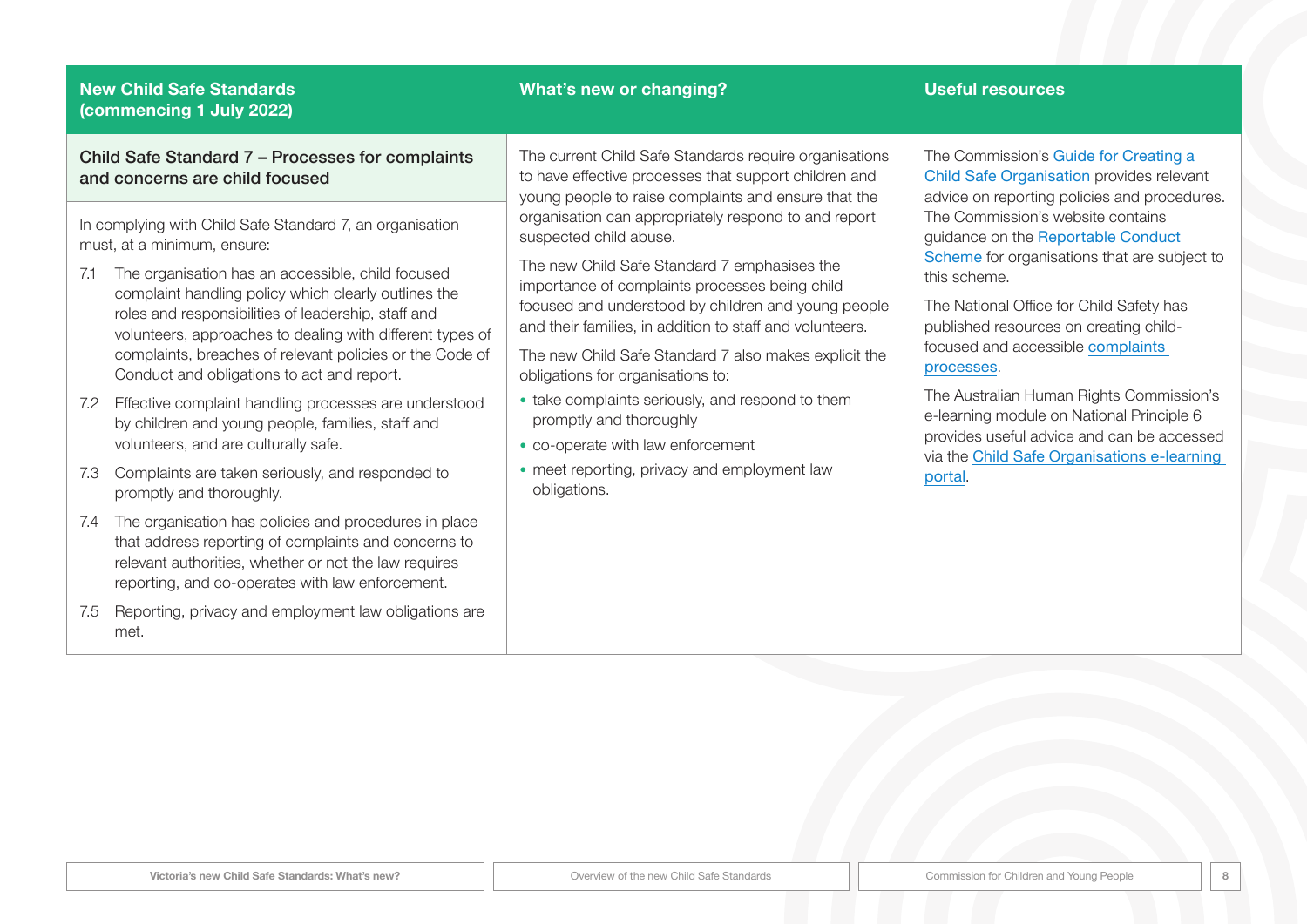#### **What's new or changing? Useful resources**

Child Safe Standard 8 – Staff and volunteers are equipped with the knowledge, skills and awareness to keep children and young people safe through ongoing education and training

In complying with Child Safe Standard 8, an organisation must, at a minimum, ensure:

- 8.1 Staff and volunteers are trained and supported to effectively implement the organisation's child safety and wellbeing policy.
- 8.2 Staff and volunteers receive training and information to recognise indicators of child harm including harm caused by other children and young people.
- 8.3 Staff and volunteers receive training and information to respond effectively to issues of child safety and wellbeing and support colleagues who disclose harm.
- 8.4 Staff and volunteers receive training and information on how to build culturally safe environments for children and young people.

The current Child Safe Standards already require organisations to provide information and training to staff and volunteers so that they can create child safe environments and respond to allegations of abuse.

The new Child Safe Standard 8 spells out obligations for organisations to train and support staff and volunteers, and provide ongoing education and training to:

- implement the organisation's child safety and wellbeing policy
- recognise indicators of harm (including harm caused by other children and young people)
- respond effectively to child safety issues and concerns and support colleagues who disclose harm.

This Standard links to new Standards 1 and 5, with all three Standards placing obligations on organisations to provide training and information for staff and volunteers on building safe environments for children and young people.

The Commission's [Guide for Creating a](https://ccyp.vic.gov.au/assets/resources/CSSGuideFinalV4-Web-New.pdf)  [Child Safe Organisation](https://ccyp.vic.gov.au/assets/resources/CSSGuideFinalV4-Web-New.pdf) contains some information on the knowledge, skills and awareness staff and volunteers need to keep children and young people safe. The Commission's website contains guidance on the [Reportable Conduct Scheme](https://ccyp.vic.gov.au/reportable-conduct-scheme/) for organisations that are subject to this scheme.

The Department of Education and Training's [guidance for schools](https://www.education.vic.gov.au/school/teachers/health/childprotection/Pages/identify.aspx) has useful information about the signs of abuse.

The Australian Human Rights Commission's e-learning module on National Principle 7 provides useful advice and can be accessed via the [Child Safe Organisations e-learning](https://childsafe.humanrights.gov.au/learning-hub/e-learning-modules)  [portal](https://childsafe.humanrights.gov.au/learning-hub/e-learning-modules).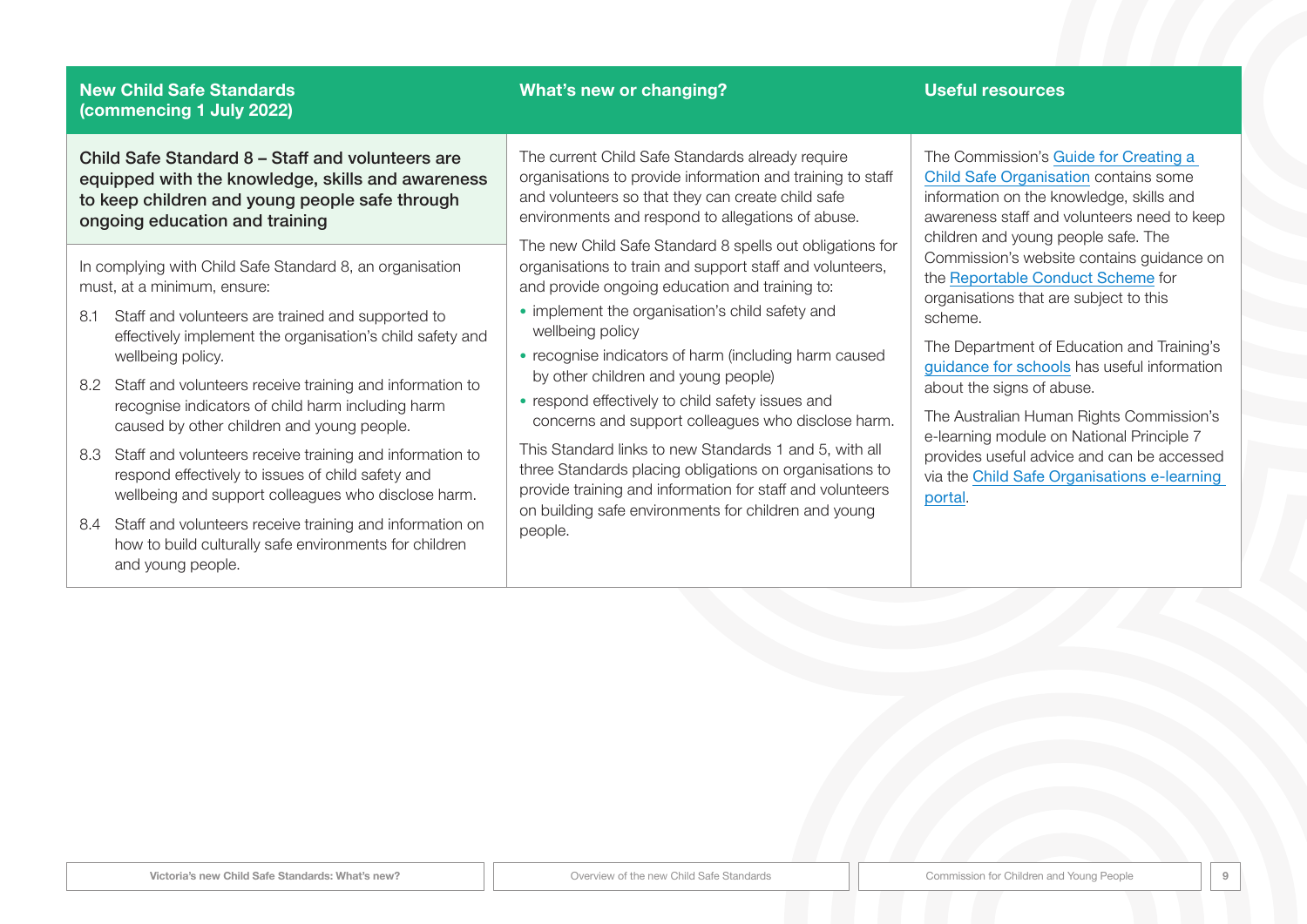### **What's new or changing? Useful resources**

Child Safe Standard 9 – Physical and online environments promote safety and wellbeing while minimising the opportunity for children and young people to be harmed

In complying with Child Safe Standard 9, an organisation must, at a minimum, ensure:

- 9.1 Staff and volunteers identify and mitigate risks in the online and physical environments without compromising a child's right to privacy, access to information, social connections and learning opportunities.
- 9.2 The online environment is used in accordance with the organisation's Code of Conduct and child safety and wellbeing policy and practices.
- 9.3 Risk management plans consider risks posed by organisational settings, activities, and the physical environment.
- 9.4 Organisations that contract facilities and services from third parties have procurement policies that ensure the safety of children and young people.

The current Child Safe Standards already require organisations to be mindful of the risks associated with both physical and online environments and to adopt measures to remove risks of child abuse.

The new Child Safe Standard 9 contains specific obligations for organisations to:

- consider online environments in addition to physical environments
- identify and mitigate risks in these environments without compromising a child or young person's right to privacy, access to information, social connections and learning opportunities
- promote child safety and wellbeing as well as minimising the opportunity for children and young people to be harmed
- have procurement policies that ensure the safety of children and young people if the organisation contracts facilities and services from third parties.

The Commission's [Guide for Creating a](https://ccyp.vic.gov.au/assets/resources/CSSGuideFinalV4-Web-New.pdf)  [Child Safe Organisation](https://ccyp.vic.gov.au/assets/resources/CSSGuideFinalV4-Web-New.pdf) provides advice on identifying and mitigating risks of abuse.

The Commission's [Keeping Children and](https://ccyp.vic.gov.au/news/online-safety-covid-19/)  [Young People Safe Online during the](https://ccyp.vic.gov.au/news/online-safety-covid-19/)  [COVID-19 pandemic](https://ccyp.vic.gov.au/news/online-safety-covid-19/) provides useful tips and links.

The [eSafety Commissioner](https://www.esafety.gov.au/) provides extensive practical advice on keeping children safe online.

The Australian Human Rights Commission's [Checklist for online safety](https://childsafe.humanrights.gov.au/sites/default/files/inline-files/CSO%20Checklist%20for%20online%20safety_2.pdf) and e-learning module on National Principle 8 provide useful advice and can be accessed via the [Child Safe Organisations e-learning portal](https://childsafe.humanrights.gov.au/learning-hub/e-learning-modules).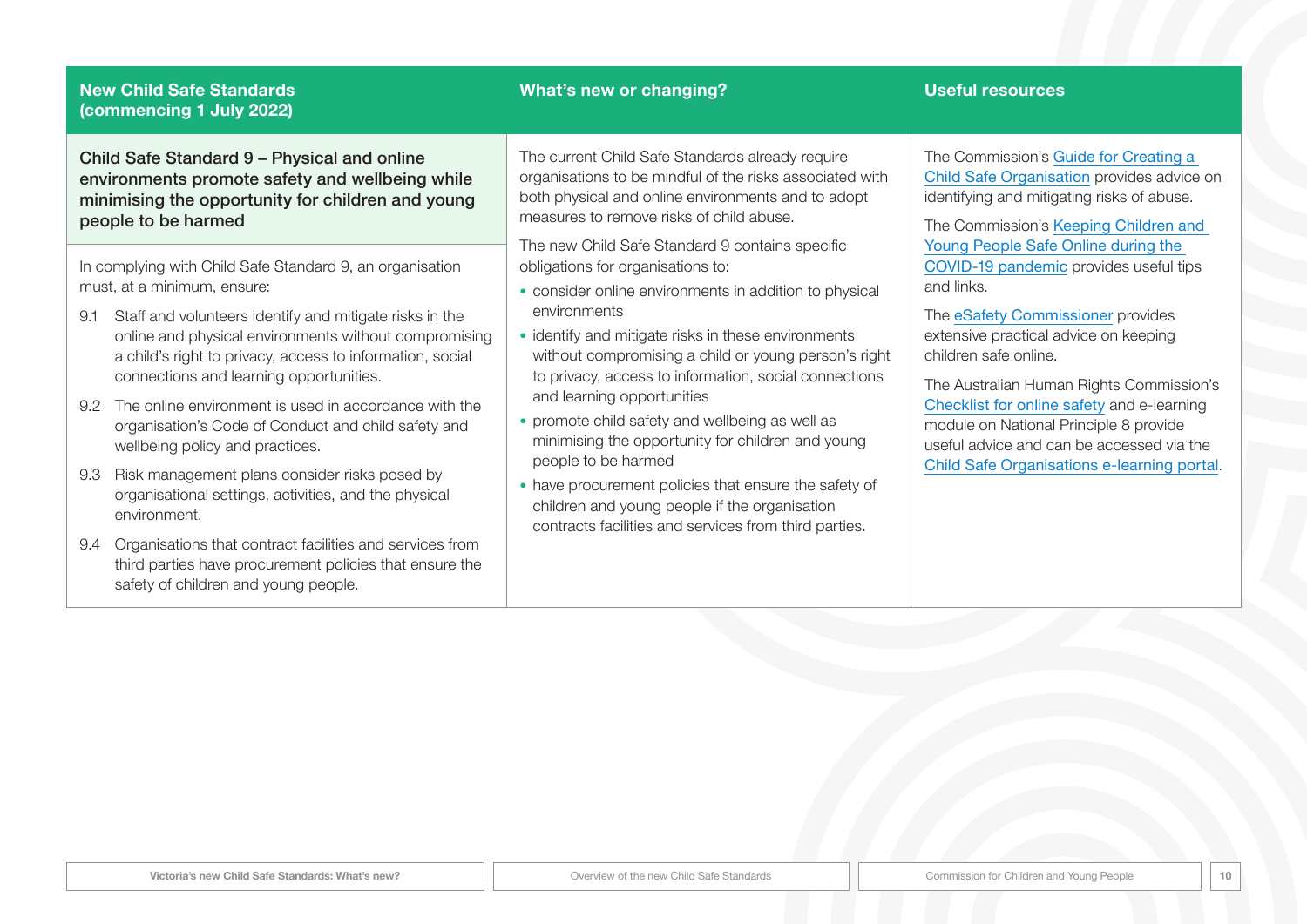| <b>New Child Safe Standards</b><br>(commencing 1 July 2022)                                                                                                                                                                                                                                                                                                                                                                                                                                    | What's new or changing?                                                                                                                                                                                                                                                                                                                                                                                                                                                            | <b>Useful resources</b>                                                                                                                                                                                                                                                                                                                                                                                                                                                                                                                   |
|------------------------------------------------------------------------------------------------------------------------------------------------------------------------------------------------------------------------------------------------------------------------------------------------------------------------------------------------------------------------------------------------------------------------------------------------------------------------------------------------|------------------------------------------------------------------------------------------------------------------------------------------------------------------------------------------------------------------------------------------------------------------------------------------------------------------------------------------------------------------------------------------------------------------------------------------------------------------------------------|-------------------------------------------------------------------------------------------------------------------------------------------------------------------------------------------------------------------------------------------------------------------------------------------------------------------------------------------------------------------------------------------------------------------------------------------------------------------------------------------------------------------------------------------|
| Child Safe Standard 10 - Implementation of the<br>Child Safe Standards is regularly reviewed and<br>improved                                                                                                                                                                                                                                                                                                                                                                                   | Review and continuous improvement are already part of<br>the current Child Safe Standards.<br>The new Child Safe Standard 10 contains new<br>obligations for organisations to:<br>• analyse complaints, concerns and safety incidents to<br>identify causes and systemic failures to inform<br>continuous improvement<br>• report on the findings of relevant reviews of child safe<br>practices to staff and volunteers, community and<br>families and children and young people. | The Commission's Guide for Creating a<br>Child Safe Organisation provides a self-<br>assessment tool (available as a Word file) to<br>help organisations review their child safety<br>framework against the current Child Safe<br>Standards. A new tool will be published to<br>support reviews against the new Child Safe<br>Standards.<br>The Australian Human Rights Commission's<br>e-learning module on National Principle 9<br>provides useful advice and can be accessed<br>via the Child Safe Organisations e-learning<br>portal. |
| In complying with Child Safe Standard 10, an organisation<br>must, at a minimum, ensure:<br>10.1 The organisation regularly reviews, evaluates and<br>improves child safe practices.<br>10.2 Complaints, concerns and safety incidents are analysed<br>to identify causes and systemic failures to inform<br>continuous improvement.<br>10.3 The organisation reports on the findings of relevant<br>reviews to staff and volunteers, community and families<br>and children and young people. |                                                                                                                                                                                                                                                                                                                                                                                                                                                                                    |                                                                                                                                                                                                                                                                                                                                                                                                                                                                                                                                           |